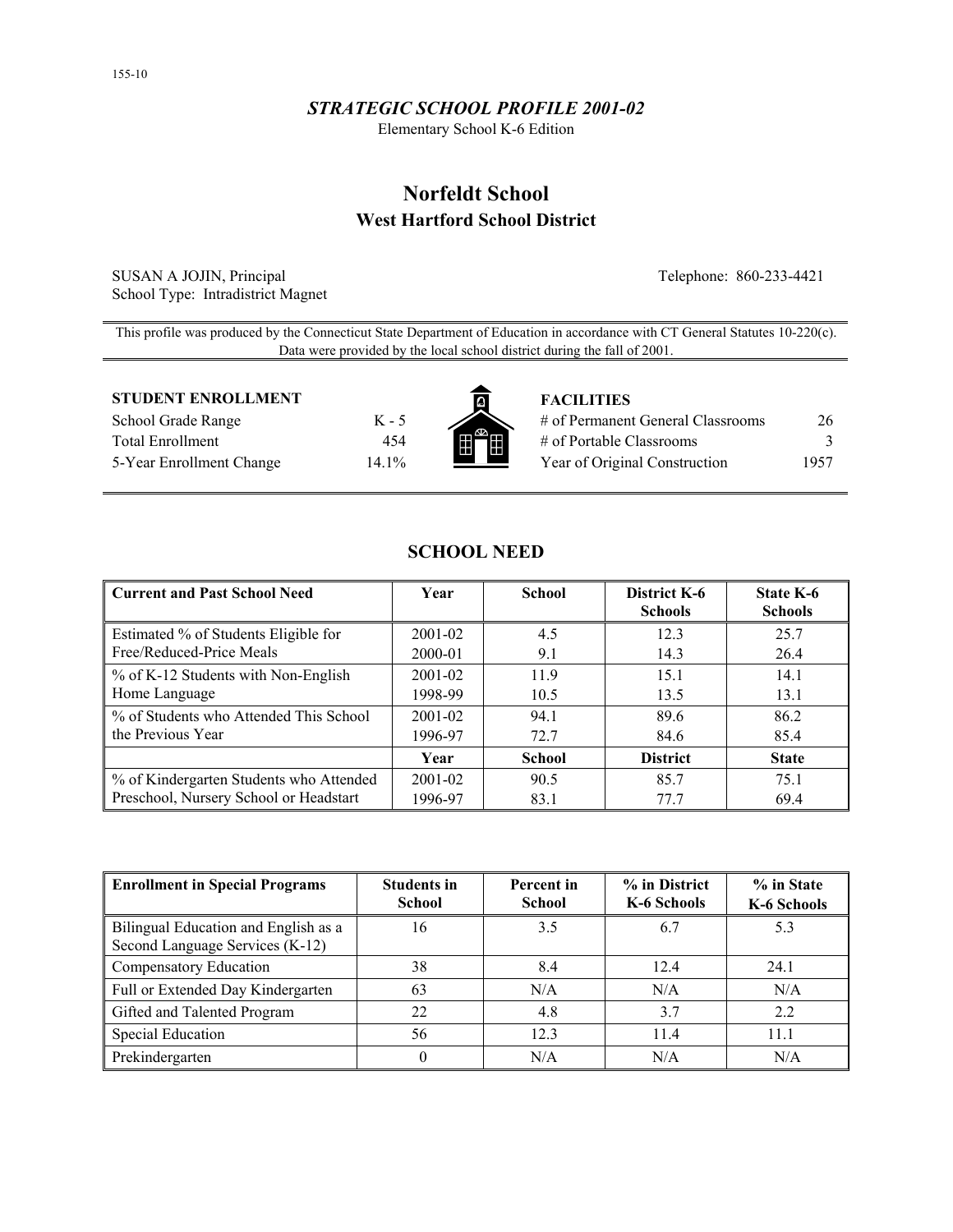White 1 378 83.3



#### **EFFORTS TO REDUCE RACIAL, ETHNIC, AND ECONOMIC ISOLATION**

Connecticut law requires that school districts provide educational opportunities for their students to interact with students and teachers from diverse racial, ethnic, and economic backgrounds. This may occur through programs with other schools, distance learning, or other experiences. Below is the description submitted by this school of how it provides such experiences.

Norfeldt Elementary School has a mission statement that supports an environment that values the uniqueness of the individual and the diversity of its school family. We have consistently endeavored to accomplish this mission through many avenues. Our efforts to increase our students' understanding of the effects of racial, ethnic and economic isolation have been advanced through the integration of our district social studies curriculum with reading, writing and theatrical experiences. Our kindergarten students focused on the culture of Mexico and celebrated their learning through song and dance. First graders shared their learning of the culture of Kenya with a Harambee festival presented to students and parents. Second grade students studied Japan and presented a Japan Day. Our third graders studied the West Indies and celebrated the cultural richness of our surrounding communities with guest speakers and West Indian performers. Fourth graders studied explorers and the richness of our collective cultural backgrounds while fifth graders studied American history and the integration of the many world cultures in our one country.

In the fall, our Student Council sponsored a food drive to benefit the needy, and in the spring they provided companionship and entertainment to senior citizens at St. Mary's Home. These experiences gave our students opportunities to increase their awareness of and respect for diversity and to celebrate its contributions to our society.

Our Parent Teacher Organization was active in supporting community awareness and responsibility in accepting and celebrating differences through evening programs that brought teachers and parents together to understand how to help their children effectively deal with bullies. Parents also helped students to experience diversity through providing guest speakers, cultural programs and field studies in all curricular areas.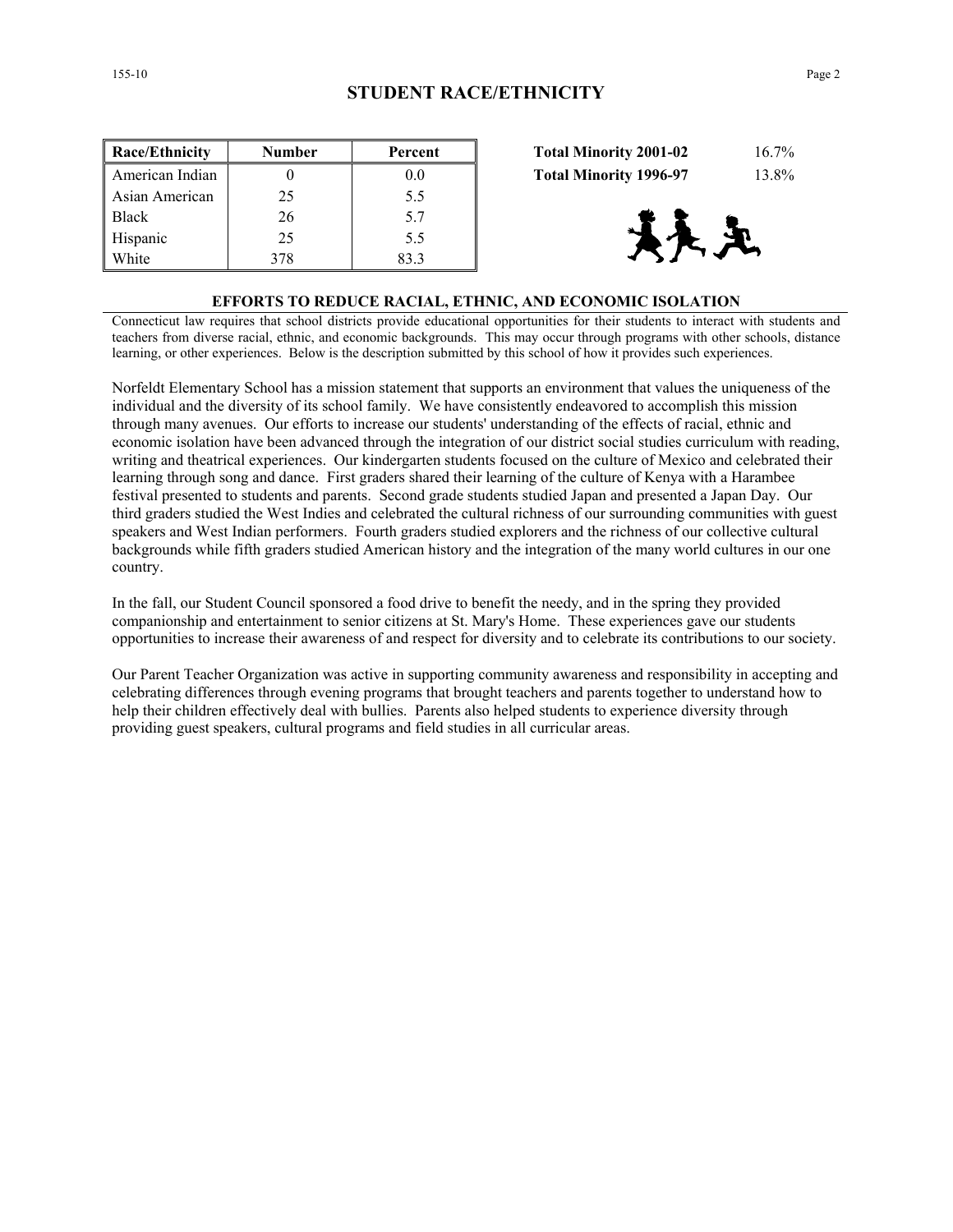# **SCHOOL RESOURCES**

| <b>Instructional Time*</b>          | School | District K-6 | State K-6 |
|-------------------------------------|--------|--------------|-----------|
| Total Hours of Instruction Per Year | 984    | 984          | 982       |

\*State law requires at least 900 hours for grades 1 through 12 and full-day kindergarten, and 450 hours for half-day kindergarten.

| <b>TECHNOLOGY</b> | % of Classrooms, Libraries,<br>and Laboratories Wired for: | <b>School</b> | <b>District K-6</b> | <b>State K-6</b> |
|-------------------|------------------------------------------------------------|---------------|---------------------|------------------|
|                   | Video                                                      | 100.0         | 100.0               | 57.1             |
|                   | Voice                                                      | 100.0         | 100.0               | 62.2             |
|                   | Internet Access                                            | 100.0         | 100.0               | 88.4             |
|                   | Multi-Room Network (LAN)                                   | 100.0         | 100.0               | 55.8             |

| Computers                                       | <b>School</b> | Dist K-6 | <b>State K-6</b> | This school                   |
|-------------------------------------------------|---------------|----------|------------------|-------------------------------|
| # of Students Per Academic Computer             | 4.7           | 4.6      | 4.8              | does not have a               |
| % of Computers that are High or Moderate Power  | 100.0         | 99.8     | 91.6             | functional<br>satellite link. |
| % of Computers with Internet Access, All Speeds | 60.4          | 84.5     | 77.1             |                               |
| % of Computers with High Speed Internet Access  | 60.4          | 80.4     | 71.2             |                               |
| % of Internet Computers with Filtering Software | 100.0         | 98.7     | 80.1             |                               |

# **LIBRARY MATERIALS**

Free on-line access to periodicals, newspapers, and other resources is available to all Connecticut schools through the Connecticut Digital Library.

| <b>Print and Non-Print Materials</b>                    | <b>School</b> | Dist K-6 | State K-6 |
|---------------------------------------------------------|---------------|----------|-----------|
| # of Print Volumes Per Student*                         | 26.8          | 29.8     | 22.9      |
| % of Print Volumes Purchased in<br>the Last Three Years | 88            | 15.1     | 17.2      |
| # of Print Periodical Subscriptions                     | 25            | 23.6     | 18.2      |
| $\#$ of Non-Print Materials                             | 34            | 193.6    | 4063      |

\*Because a certain number of volumes are needed for a library of adequate breadth and depth, a small school may need a higher number of volumes per student.

# **STAFFING RESOURCES**



|         | <b>Average Class Size</b> | <b>School</b> | <b>District</b> | <b>State</b> |
|---------|---------------------------|---------------|-----------------|--------------|
| Grade K | $2001 - 02$               | 20.7          | 20.3            | 18.3         |
|         | 1996-97                   | 21.7          | 20.2            | 19.2         |
| Grade 2 | 2001-02                   | 22.7          | 19.6            | 19.6         |
|         | 1996-97                   | 17.0          | 18.4            | 20.5         |
| Grade 5 | 2001-02                   | 26.3          | 21.4            | 21.5         |
|         | 1996-97                   | 26.0          | 21.5            | 21.7         |

| <b>RESOURCES</b> |               |                 |              |                             | <b>School Staff Count</b><br><b>Full-Time Equivalent</b> | 2001-02 | 2000-01 |
|------------------|---------------|-----------------|--------------|-----------------------------|----------------------------------------------------------|---------|---------|
|                  |               |                 |              |                             | $#$ of Certified Staff                                   |         |         |
| ass Size         | <b>School</b> | <b>District</b> | <b>State</b> |                             | Teachers                                                 | 34.3    | 33.0    |
| 2001-02          | 20.7          | 20.3            | 18.3         |                             | Administrators                                           | 1.0     | 2.0     |
| 1996-97          | 21.7          | 20.2            | 19.2         | Library/Media Staff         |                                                          | 1.0     | 1.0     |
| 2001-02          | 22.7          | 19.6            | 19.6         | Counselors, Social Workers, |                                                          | 1.3     | 1.0     |
| 1996-97          | 17.0          | 18.4            | 20.5         | and School Psychologists    |                                                          |         |         |
| 2001-02          | 26.3          | 21.4            | 21.5         | <b>Other Professionals</b>  |                                                          | 3.6     | 0.0     |
| 1996-97          | 26.0          | 21.5            | 21.7         |                             | $\#$ of Non-Certified Instructional                      | 22.5    | 20.5    |

| <b>Professional Staff Race/Ethnicity</b>                 | 2001-02       | 2000-01      | 1996-97   |
|----------------------------------------------------------|---------------|--------------|-----------|
| % Minority                                               | 4.1           | 4.8          | 2.7       |
| <b>Professional Staff Experience and Training</b>        | <b>School</b> | District K-6 | State K-6 |
| Average Number of Years Experience in Connecticut        | 12.8          | 10.8         | 13.0      |
| % with Master's Degree or Above                          | 75.5          | 75.8         | 77 9      |
| % Trained as Mentors, Assessors, or Cooperating Teachers | 32.7          | 29.1         | 24.8      |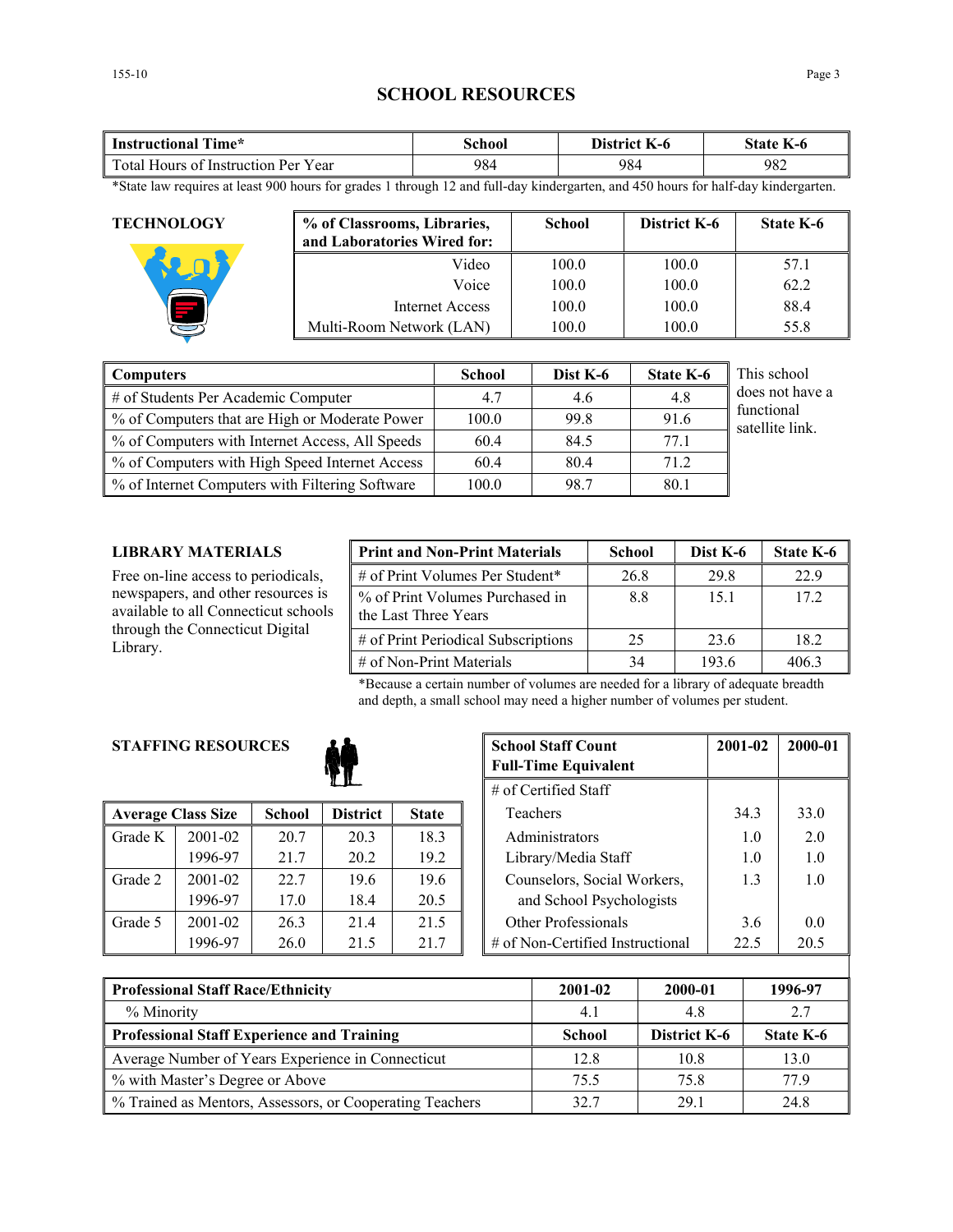| <b>Selected Subject Areas, Grade 5</b> |          | <b>Estimated Hours of Instruction Per Year</b> | Computer/    |                                       |
|----------------------------------------|----------|------------------------------------------------|--------------|---------------------------------------|
|                                        | School   | <b>District</b>                                | <b>State</b> | <b>Technology</b><br><b>Supported</b> |
| Art                                    | 36       | 36                                             | 30           | N <sub>0</sub>                        |
| Computer Education                     | 14       |                                                | 18           | Yes                                   |
| English Language Arts*                 | 352      | 415                                            | 426          | <b>Yes</b>                            |
| Family and Consumer Science            | $\theta$ | $\theta$                                       |              | N/A                                   |
| Health                                 | 31       | 30                                             | 26           | N <sub>0</sub>                        |
| Library Media Skills                   | 18       | 18                                             | 19           | Yes                                   |
| Mathematics*                           | 187      | 201                                            | 186          | N <sub>o</sub>                        |
| Music                                  | 36       | 38                                             | 32           | N <sub>0</sub>                        |
| Physical Education                     | 54       | 54                                             | 40           | N <sub>0</sub>                        |
| Science*                               | 93       | 79                                             | 97           | N <sub>o</sub>                        |
| Social Studies*                        | 73       | 73                                             | 97           | N <sub>o</sub>                        |
| <b>Technology Education</b>            | $\theta$ | $\theta$                                       |              | N/A                                   |
| World Languages                        | 90       | 41                                             | 11           | N <sub>0</sub>                        |

# **SCHOOL PROCESSES**

\*Interdisciplinary Approach

## **World Language**

Formal instruction (at least 1 hour per week) in a world language starts in grade 1 in this school. In Connecticut, 5.0% of K-6 schools have started world language instruction at this grade or earlier.

| Types of Supplemental Instructional Services<br>Provided to Students Lacking Basic Skills | Available in<br><b>Mathematics</b> | Available in<br><b>Language Arts</b> |
|-------------------------------------------------------------------------------------------|------------------------------------|--------------------------------------|
| Pull-Out Remedial Instruction                                                             | No                                 | Yes                                  |
| In-Class Tutorial                                                                         | N <sub>0</sub>                     | Yes                                  |
| After School Program                                                                      | Yes                                | Yes                                  |
| Summer School (2001)                                                                      | Yes                                | Yes                                  |
| <b>Other</b>                                                                              | No                                 | No                                   |



## **Interactive Distance Learning**

This school does not utilize interactive distance learning. Interactive distance learning ranges from on-line courses with student-instructor interaction via the internet to live classroom interaction through two-way audio and video transmissions.

| Student and Teacher Statistics                                                           | School | <b>District K-6</b> | <b>State K-6</b> |  |
|------------------------------------------------------------------------------------------|--------|---------------------|------------------|--|
| Ⅰ % of Students Retained in Grade after 2000-01 School Year                              | 2.1    | 0.7                 |                  |  |
| Teacher Attendance, 2000-01: Average # of Days Absent Due<br>to Illness or Personal Time | 6.3    | 5.8                 |                  |  |
| ↓ % Certified Staff Assigned to Same School the Previous Year                            | 59.2   | 60.4                | 83.0             |  |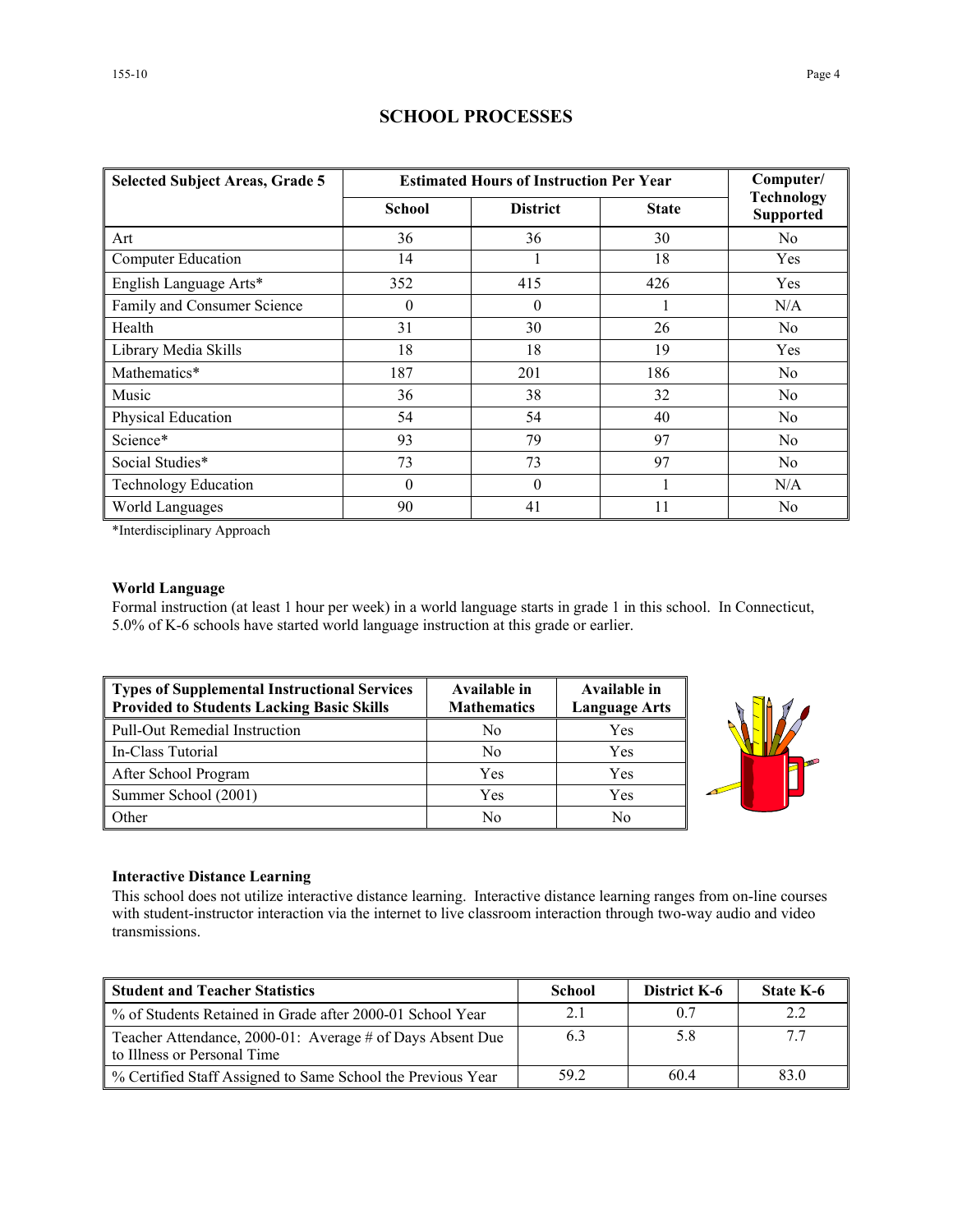# **STUDENT PERFORMANCE**

**Connecticut Mastery Test, Third Generation, % Meeting State Goal:** The state goal was established with the advice and assistance of a cross section of Connecticut educators. Students scoring at or above the goal are capable of successfully performing appropriate tasks with minimal teacher assistance.

| <b>Connecticut Mastery Test, 3rd Gen.</b> | <b>School</b> | <b>School</b> | <b>District</b> | <b>State</b> |  |
|-------------------------------------------|---------------|---------------|-----------------|--------------|--|
| % Meeting State Goal                      | 2000-01       | 2001-02       | 2001-02         | 2001-02      |  |
| Reading<br>Grade 4                        | 84            | 83            | 74              | 57.9         |  |
| Writing                                   | 89            | 88            | 77              | 61.2         |  |
| Mathematics                               | 92            | 89            | 81              | 61.0         |  |
| All Three Tests                           | 77.0          | 74.1          | 63.3            | 42.8         |  |
| Grade 6<br>Reading                        | N/A           | N/A           | N/A             | N/A          |  |
| Writing                                   | N/A           | N/A           | N/A             | N/A          |  |
| Mathematics                               | N/A           | N/A           | N/A             | N/A          |  |
| All Three Tests                           | N/A           | N/A           | N/A             | N/A          |  |
| Participation Rate                        | 96.1          | 91.0          | 95.5            | 95.0         |  |



In the table above, the percentage of students meeting the state goal is the percentage of those students who had a valid test score. The results reflect the performance of students who were enrolled in the school at the time of testing, regardless of the length of time they were enrolled in the school.

| <b>Physical Fitness</b><br>% Passing All 4 Tests |         | <b>District</b><br><b>School</b> |      | <b>State</b> |  |
|--------------------------------------------------|---------|----------------------------------|------|--------------|--|
| đ.                                               | Grade 4 | 22.2                             | 40.1 | 32.1         |  |
|                                                  | Grade 6 | N/A                              | N/A  | N/A          |  |

| ness<br>ll 4 Tests | School | <b>District</b> | <b>State</b> | <b>Student Attendance</b> | School           | <b>District</b><br>K-6 | <b>State</b><br>K-6 |
|--------------------|--------|-----------------|--------------|---------------------------|------------------|------------------------|---------------------|
| Grade 4            | 22.2   | 40.1            | 32.1         | $\%$ on October 1, 2001   | $97\,\mathrm{A}$ | 96.8                   | 95.9                |